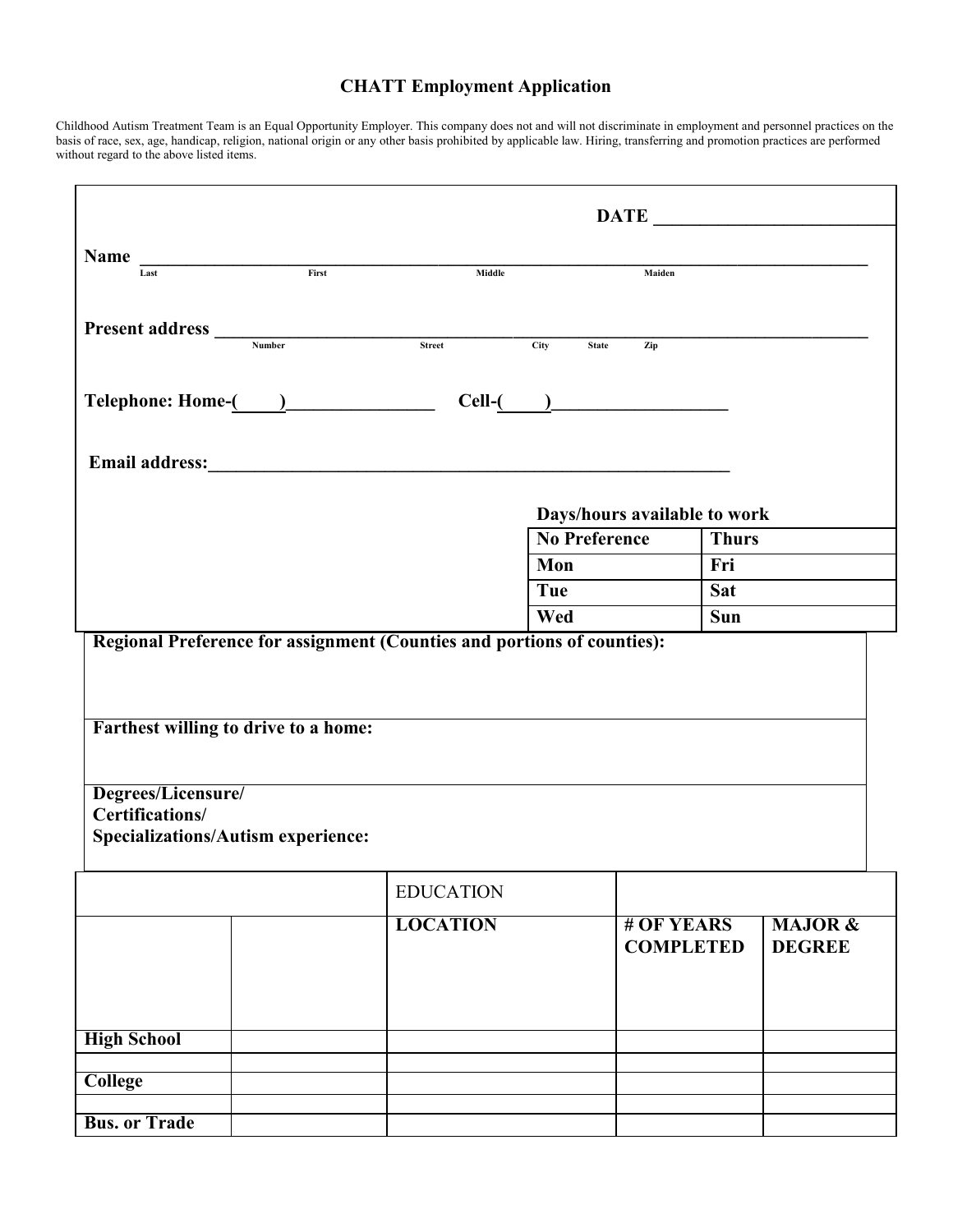| <b>School</b>                     |               |                                                                                                                                                                                                 |                         |              |  |  |
|-----------------------------------|---------------|-------------------------------------------------------------------------------------------------------------------------------------------------------------------------------------------------|-------------------------|--------------|--|--|
| <b>Professional</b>               |               |                                                                                                                                                                                                 |                         |              |  |  |
| <b>School</b>                     |               |                                                                                                                                                                                                 |                         |              |  |  |
|                                   |               | <b>HAVE YOU EVER BEEN CONVICTED OF A CRIME?</b>                                                                                                                                                 | $\Box$ No<br>$\Box$ Yes |              |  |  |
|                                   |               | If yes, explain number of conviction(s), nature of offense(s) leading to conviction(s), how recently<br>such offense(s) was/were committed, sentence(s) imposed, and type(s) of rehabilitation. |                         |              |  |  |
|                                   |               |                                                                                                                                                                                                 |                         |              |  |  |
| References.                       |               |                                                                                                                                                                                                 |                         |              |  |  |
|                                   | Name          |                                                                                                                                                                                                 | Name                    |              |  |  |
|                                   |               |                                                                                                                                                                                                 |                         |              |  |  |
|                                   |               |                                                                                                                                                                                                 |                         |              |  |  |
|                                   |               |                                                                                                                                                                                                 |                         |              |  |  |
|                                   | Telephone ( ) |                                                                                                                                                                                                 | Telephone ( )           |              |  |  |
| <b>Employer Name</b>              |               | <b>Name of last</b>                                                                                                                                                                             | <b>Employme</b>         | Pay or       |  |  |
| and Address                       |               | supervisor                                                                                                                                                                                      | nt dates                | salary       |  |  |
| <b>City, State, Zip Code</b>      |               |                                                                                                                                                                                                 | <b>From</b>             | <b>Start</b> |  |  |
|                                   |               |                                                                                                                                                                                                 | T <sub>0</sub>          | Final        |  |  |
| <b>Phone number</b>               |               |                                                                                                                                                                                                 | Your last job title     |              |  |  |
| Reason for leaving (be specific)  |               |                                                                                                                                                                                                 |                         |              |  |  |
| while you worked at this company. |               | List the jobs you held, duties performed, skills used or learned, advancements or promotions                                                                                                    |                         |              |  |  |
|                                   |               |                                                                                                                                                                                                 |                         |              |  |  |
|                                   |               |                                                                                                                                                                                                 |                         |              |  |  |
|                                   |               |                                                                                                                                                                                                 |                         |              |  |  |
| <b>Employer Name</b>              |               | <b>Name of last</b>                                                                                                                                                                             | <b>Employme</b>         | Pay or       |  |  |
| and Address                       |               | supervisor                                                                                                                                                                                      | nt dates                | salary       |  |  |

| ешрюуст тап |  |
|-------------|--|
| and Address |  |

| <b>Name of last</b> | Employme   Pay or |        |
|---------------------|-------------------|--------|
| supervisor          | nt dates          | salary |